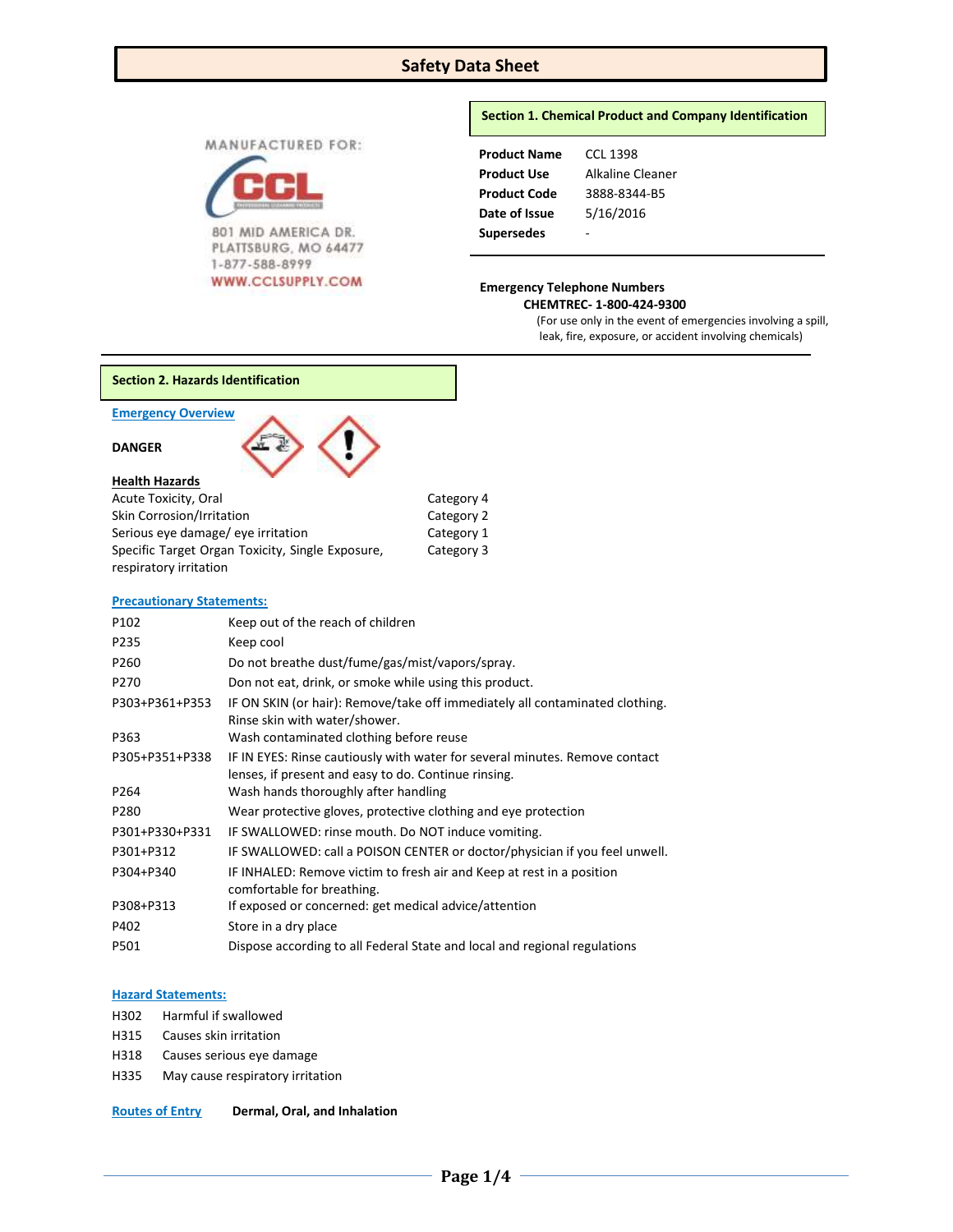## **Acute Effects:**

| Eyes              | Results of exposure can range from irritation to serious eye damage. Severity of damage increases with duration |
|-------------------|-----------------------------------------------------------------------------------------------------------------|
|                   | of contact.                                                                                                     |
| <b>Skin</b>       | Results of exposure can cause rash-like symptoms.                                                               |
| <b>Inhalation</b> | Will cause severe irritation to respiratory tract.                                                              |
| <b>Ingestion</b>  | Corrosive to the mucous membranes of the mouth, throat, esophagus, and stomach. Causes burns, nausea, and       |
|                   | vomiting with gastrointestinal disorder.                                                                        |

#### **Section 3. Composition/Information on Ingredients**

| Name of Hazardous Ingredients    | <b>CAS Number</b> | % by Weight |
|----------------------------------|-------------------|-------------|
| 2-butoxyethanol                  | 111-76-2          | 5           |
| Potassium Hydroxide              | 1310-58-2         | <5          |
| Sodium Metasilicate Pentahydrate | 10213-79-3        |             |

**Section 4. First Aid Measures**

**Eye Contact** Flush eyes immediately with clean water for at least 15minutes. Seek immediate medical attention. **Skin Contact** If irritation occurs, flush with plenty of water and wash with soap. Remove contaminated clothing and wash before reuse. Seek medical attention if irritation continues. **Inhalation** Remove person to fresh air. Begin CPR if breathing has stopped, and seek medical attention immediately **Ingestion** Do not induce vomiting. If conscious, give several glasses of water or milk.

|  |  |  | <b>Section 5. Fire Fighting Measures</b> |
|--|--|--|------------------------------------------|
|  |  |  |                                          |

**National Fire Protection Association (U.S.A)** (estimated rating)



Hazardous Combustion Products None known **Extinguishing Media None needed Unsuitable Extinguishing Media** N/A **Fire Fighting Procedures Any method applicable to surrounding fire.** 

#### **Section 6. Accidental Release Measures**

**Spill Clean Up** All spilled material must be contained and kept out of waterways, sewers and drains. The spilled chemical should be absorbed with an inert material. Flush cleaned area thoroughly with water. Slippery material, flush small spills to closest drain with plenty of water.

## **Section 7. Handling and Storage**

**Handling** Take safety precautions when handling material. Keep out of the reach of children. Keep away from unauthorized personnel. Have eyewash accessible to use in handling area.

**Storage** Keep container tightly closed when not in use. Store in a cool dry place. Do not store near acidic material. Keep at room temperature.

#### **Section 8. Exposure Controls/Personal Protection**

#### **Exposure Limits**

| <b>Product Name</b> | <b>OSHA PEL</b> | <b>NIOSH REL</b> | <b>AIHA WEEL</b> | <b>ACGIH TLV</b> |
|---------------------|-----------------|------------------|------------------|------------------|
| 2-butoxyethanol     | 50ppm           | 5ppm             |                  | 20ppm            |
| Potassium Hydroxide |                 | 2mg/m            |                  | 2mg/m            |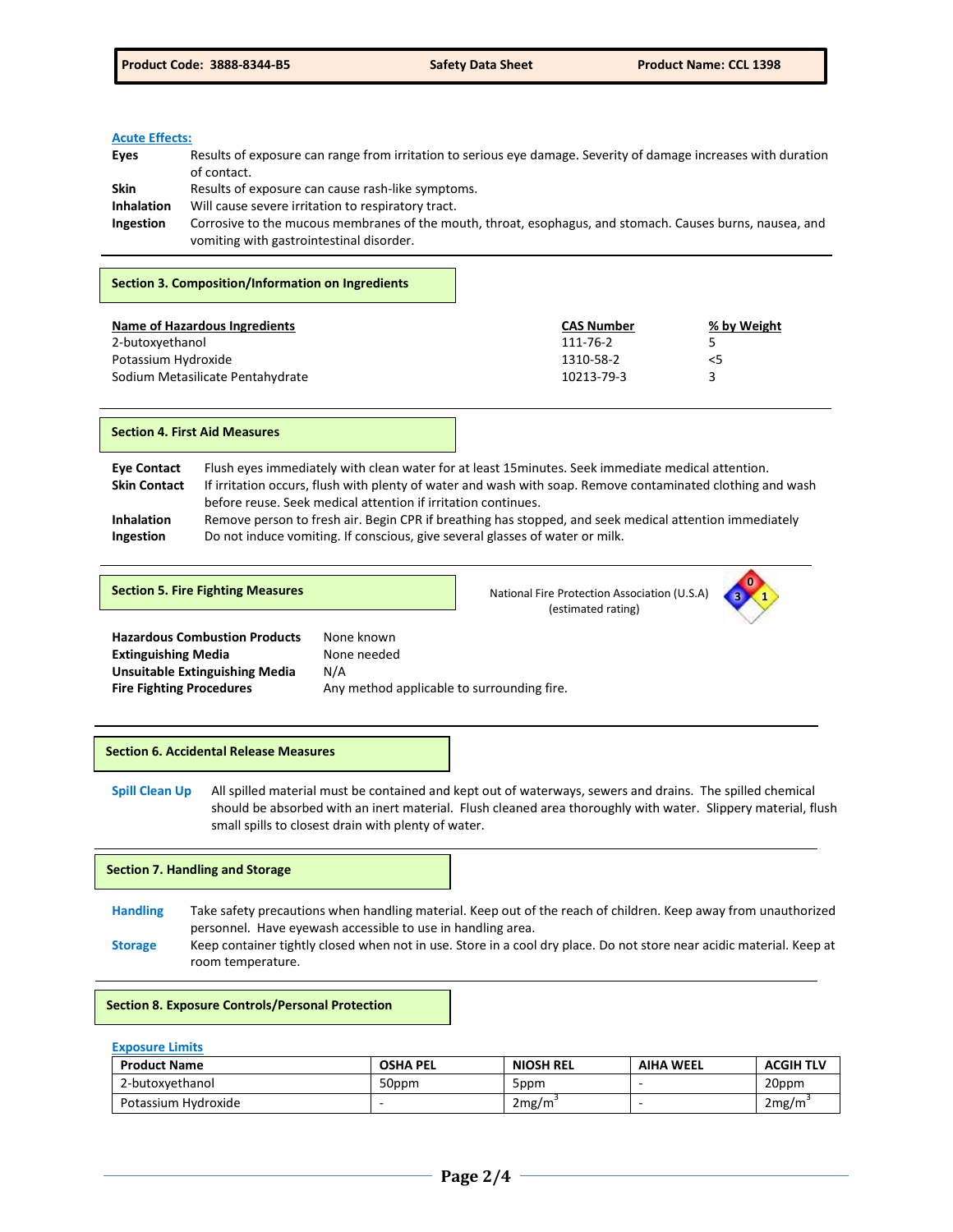## **Engineering Controls** Use in well-ventilated area. Wear NIOSH approved respirator if exposure limits are exceeded or local

**Personal Protective Equipment (PPE)**

**Eyes** Safety glasses or chemical splash goggles are recommended **Body** Rubber aprons and gloves are recommended when handling this product. **Respiratory** Not required with adequate ventilation.

ventilation is poor.

#### **Section 9. Physical and Chemical Properties**

| <b>Physical State</b>   | Liguid         | <b>Explosive Limits</b>      | Not determined    |
|-------------------------|----------------|------------------------------|-------------------|
| Color                   | Purple         | <b>Vapor Pressure</b>        | Not determined    |
| Odor                    | Citrus         | <b>Vapor Density</b>         | Not determined    |
| <b>Odor Threshold</b>   | Not determined | <b>Relative Density</b>      | Not determined    |
| рH                      | 13-13.5        | Solubility                   | Complete in Water |
| <b>Freezing Point</b>   | Not determined | <b>Partition Coefficient</b> | Not determined    |
| <b>Boiling Point</b>    | Not determined | <b>Auto-Ignition Temp.</b>   | Not determined    |
| <b>Flash Point</b>      | Not determined | <b>Decomposition Temp.</b>   | Not determined    |
| <b>Evaporation Rate</b> | Not determined | <b>Viscosity</b>             | Not applicable    |
| Flammability            | Not determined | <b>Specific Gravity</b>      | $1.08 - 1.1$      |

#### **Section 10. Stability and Reactivity**

| <b>Stability and Reactivity</b>         | Stable                                   |
|-----------------------------------------|------------------------------------------|
| Incompatibility                         | Strong oxidizing agents and strong acids |
| <b>Hazardous Polymerization</b>         | Will not occur                           |
| <b>Hazardous Decomposition Products</b> | None known                               |
| <b>Conditions to Avoid</b>              | High temperatures                        |

#### **Section 11. Toxicological Information**

| <b>Routes of Entry</b>       | Dermal, Oral, and Inhalation                                                                            |
|------------------------------|---------------------------------------------------------------------------------------------------------|
| <b>Symptoms</b>              | Slight irritation. Symptoms increase in severity with prolonged contact. Ingestion can cause corrosion. |
| <b>Skin Irritant</b>         | Yes                                                                                                     |
| Eye Irritant                 | Yes                                                                                                     |
| <b>Sensitizers</b>           | Not determined                                                                                          |
| <b>Mutagenicity</b>          | No information found                                                                                    |
| Carcinogenicity              | None                                                                                                    |
| <b>Reproductive Toxicity</b> | No information found                                                                                    |
| <b>Target Organs</b>         | None                                                                                                    |

There is no toxicological data for this product as a whole. Based on relevant ingredients with known acute toxicity, the acute toxicity estimate using the additive formula (ATE) has been determined.

## **Acute Toxicity**

| <b>Test</b>       | <b>Results</b>    | <b>Basis</b>                       |
|-------------------|-------------------|------------------------------------|
| Dermal            | $3.062$ mg/kg     | ATE determined beyond Category 4   |
| Oral              | $1,043$ mg/kg     | ATE determined for oral Category 4 |
| <b>Inhalation</b> | No info available |                                    |

**Section 12. Ecological Information**